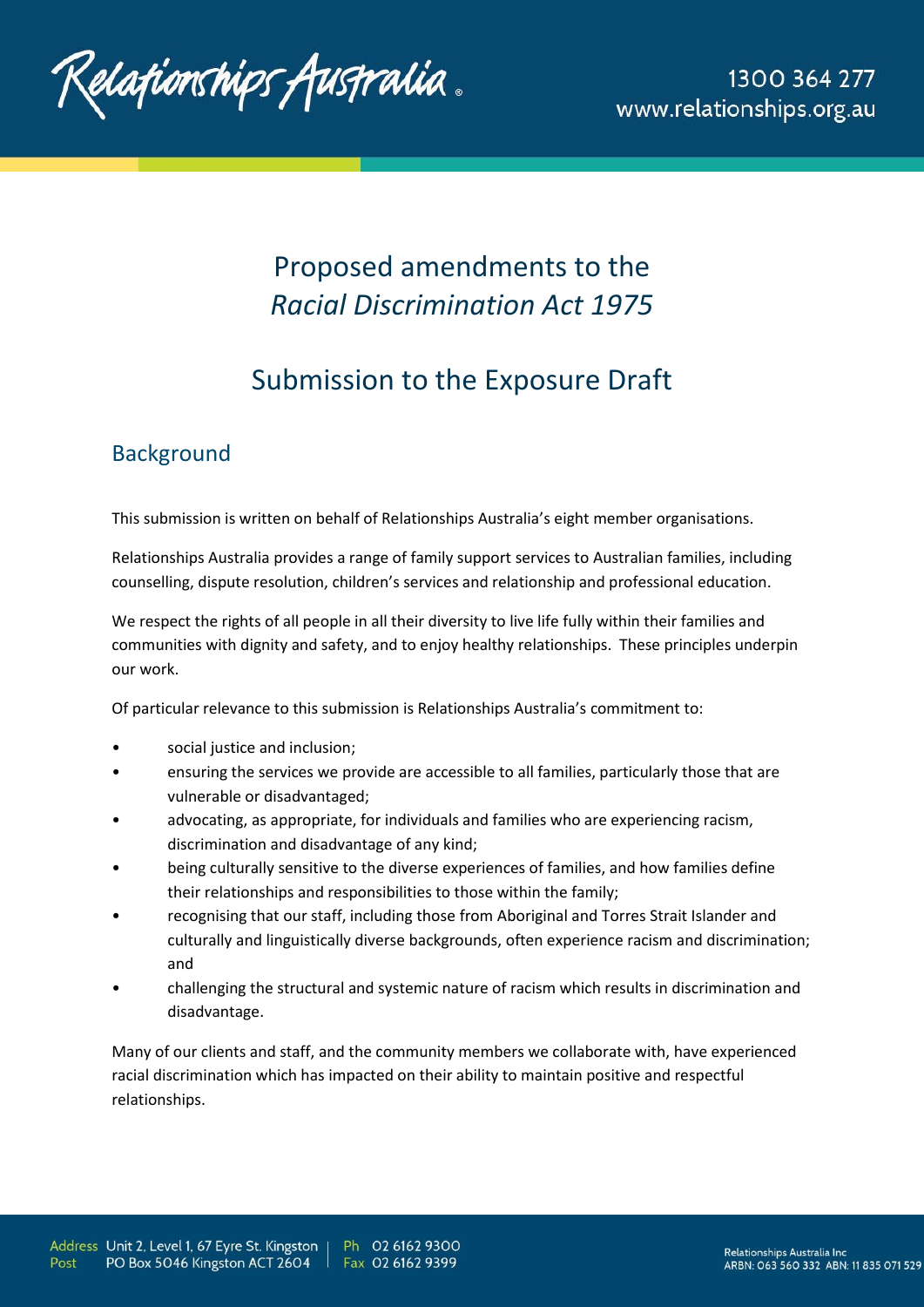# The work of Relationships Australia

Relationships Australia strongly supports and celebrates a multicultural society in which all Australians feel valued and have the opportunity to contribute to, and participate fully without discrimination.

In fulfilling these values, we offer a comprehensive range of programs reflecting our commitment to diversity and social inclusion. Preventing racial discrimination and providing services to members of the Australian community who have been affected by racism is a component of this work.

In 2012 the Australian Human Rights Commission developed its National Anti-Racism Strategy. One of the key objectives of the Strategy was to reinforce policies and legal protections that promote respect and equality for Australians of all racial, ethnic and cultural backgrounds. In 2013, Relationships Australia joined forces with the Commission and many of Australia's leading businesses, sporting bodies and NGOs to support the "Racism. It stops with me" campaign.

Recognising that we need to challenge our own internal practices, in 2010 Relationships Australia adopted the Cultural Fitness Package, an ongoing training program developed by our Indigenous network. The program unpacks cultural norms and exposes privileges assumed by majority populations and the consequent impacts of inequity on Indigenous persons and people from other groups. As a group of organisations, Relationships Australia is committed to the protection of the rights of all people against open expression of prejudice and bigotry.

In recent years we have also been focussing on reaching a wider and more diverse group of families with programs and services appropriate and relevant to each group. In 2012-13, Relationships Australia's 1900 staff provided family support services to more than 155,000 clients in 150 locations in city, suburban, regional, rural and remote areas across Australia. Almost 7 per cent of our registered clients were from a culturally and linguistically diverse background, and 4.2 per cent identified as Indigenous.

## What is the impact of racism on family relationships?

Racism can pervade many aspects of people's lives, be experienced at any age, and its effects can be intergenerational and long-lasting. Racism can occur at the individual level or can be institutional or systemic. Institutional racism can happen in government agencies, organisations and corporations that create policy and/or provide services like health care, education and housing. Institutional racism can be more subtle and harder to identify than individual racism.

Racism can isolate and exclude people and groups, preventing them from having equal opportunities to education, employment and services. It can also prevent social and community connectedness, resulting in increased distrust, fear and resentment.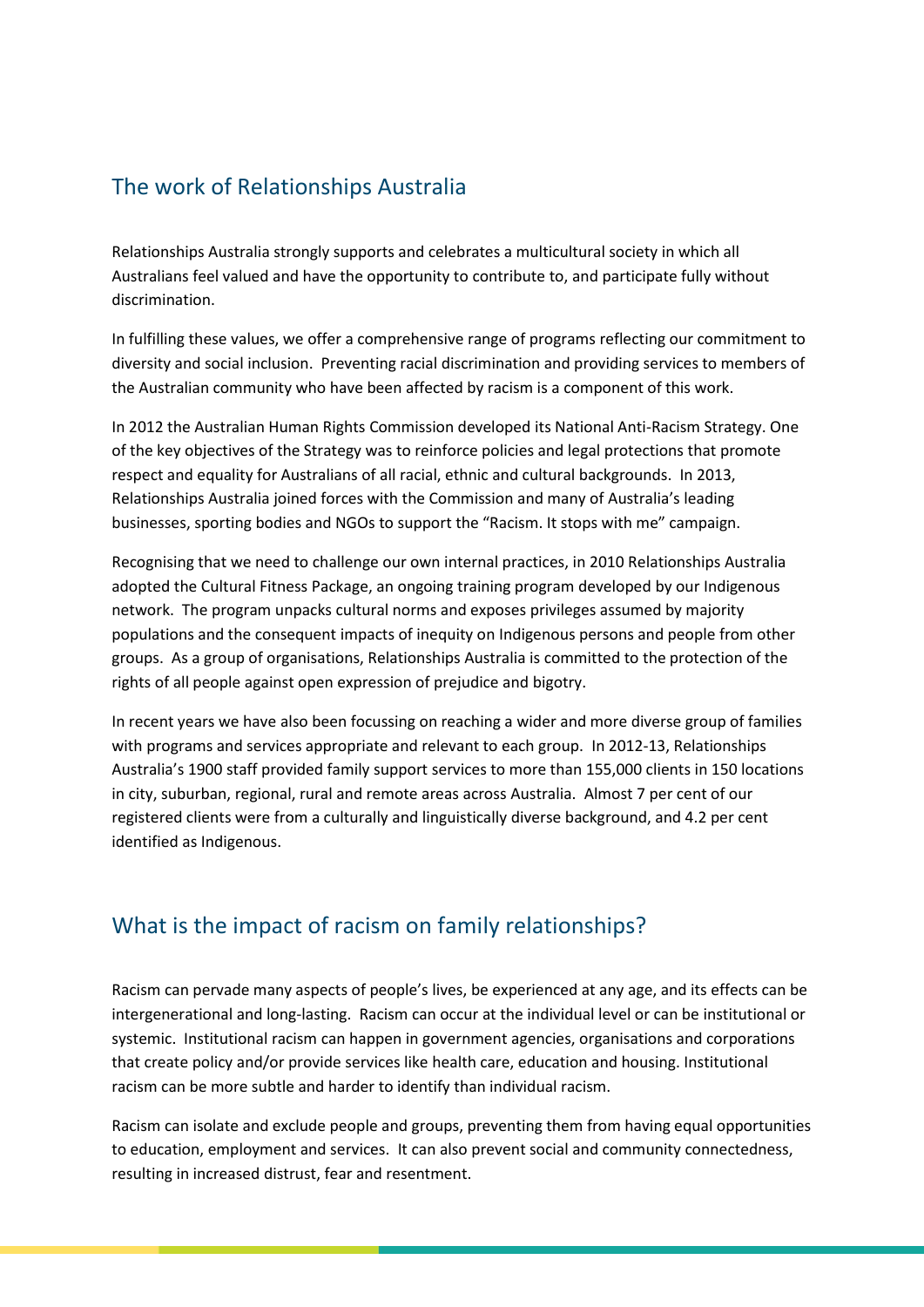Racism can have negative effects on an individual's physical and mental health. It can result in depression and ongoing psychological stress and anxiety. Systematic international reviews report links between racism and poor physical health (including hypertension, cardiovascular reactivity and chronic health conditions) and increased substance use<sup>i</sup>. In Australian studies, self-reported racism has been associated with substance use, emotional and behavioural difficulties, and suicide risk for young Aboriginal people<sup>ii</sup>. These findings are echoed in the eight studies on the impact of racism on Aboriginal and Torres Strait Islander peoples that have occurred to date $^{\text{iii}}$ .

Racism can affect health and well-being through many pathways, including reduced access to positive health determinants such as education and employment; reduced self-efficacy and selfesteem; increased stress, substance use and self-harm; reduced social support; and detrimental effects on cultural identity<sup>iv</sup>. If employment is denied or a person is demeaned at work because of their race, this can have serious and ongoing effects on workforce participation.

The mental and physical effects of racism can also negatively impact family relationships. The factors associated with family relationship breakdown are significant and well documented. Family breakdown and family violence contribute to the number of people in need of emergency accommodation, as well as increasing the risk of depression, suicide, drug/alcohol misuse and unemployment among adults<sup>v</sup>, among other things. There is also a cost to the community, with recent research estimating the cost of negative family functioning at \$5.4 billion dollars<sup>vi</sup>.

Children experiencing family breakdown are also at increased risk of disadvantage. Differences have been reported for social and emotional behaviour in childhood; educational and adult socioeconomic attainment; aggressive and antisocial behaviour and delinquency; substance abuse; mental health in adolescence and adulthood; and family and intimate relationshipsvil. Research also suggests that the personal effects of racism can be detected in children as young as five years, with awareness of bias towards their ethnic group being associated with changes in personal interactions and academic performance<sup>viii</sup>.

## Key points

Relationships Australia welcomes the Australian Government's proposal to extend the *Racial Discrimination Act 1975* (the Act) to afford additional protection to individuals and groups who may suffer racial vilification. Relationships Australia also supports reforms that protect freedom of speech, where free speech does not lead to breaches of human rights or negative effects on the general welfare of society<sup>ix</sup>.

## Restriction of the definition of racial discrimination in the Act

The Act currently provides a minimum standard of protection for persons and groups who may be the target of racial discrimination. While the proposed reforms seek to preserve existing protection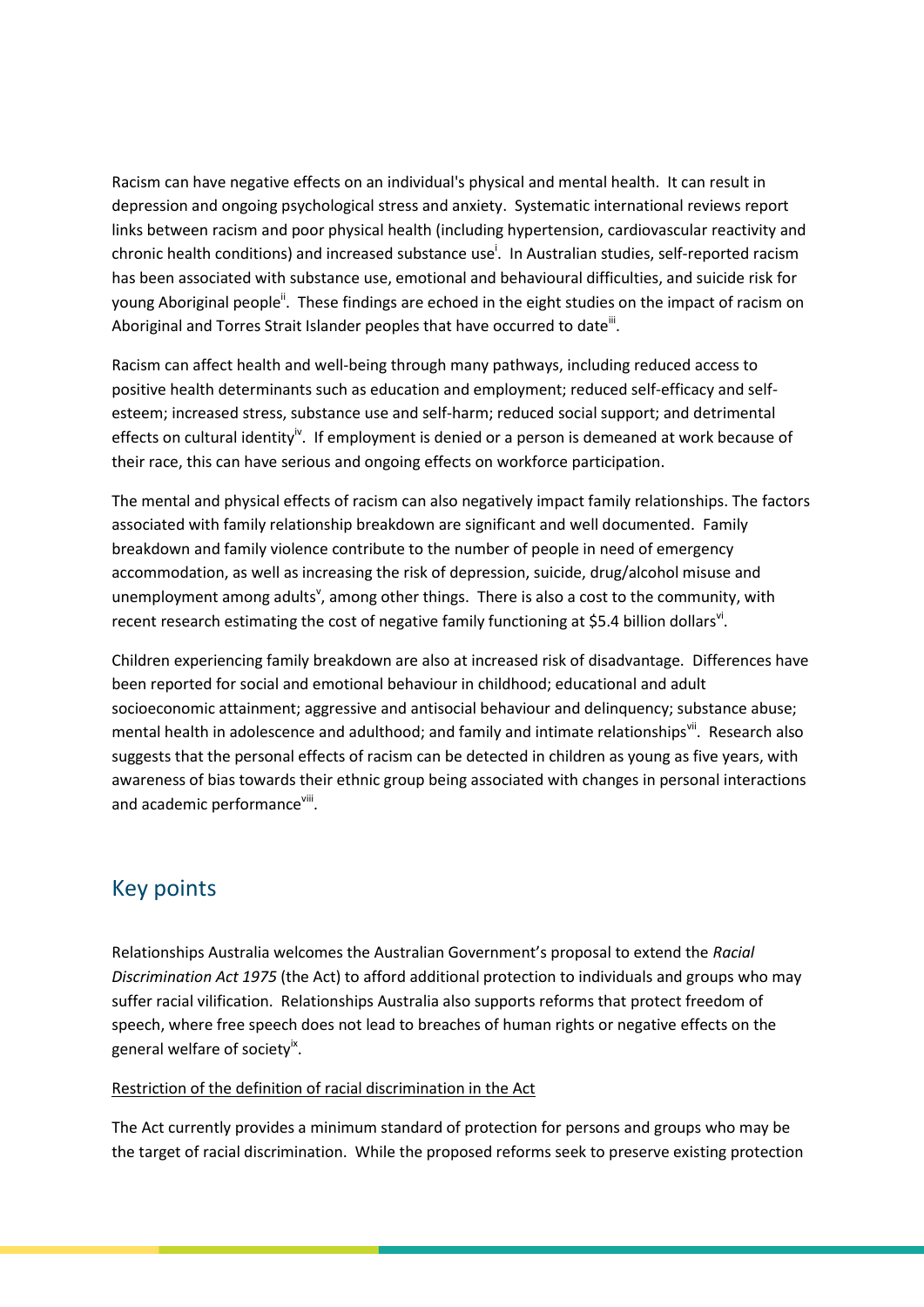against intimidation, Relationships Australia is concerned that the current protections against offensive, insulting and humiliating acts have been removed in the exposure draft.

Racism can take many forms, including jokes or comments that cause offence or hurt, name-calling or verbal abuse; harassment or intimidation, or commentary in the media or online that inflames hostility towards certain groups<sup>x</sup>. The proposed amendments appear only to offer protection to individuals against the most serious form of racism, acts of physical abuse and violence, and contrast with the broad definition captured in the extant legislation and the 1966 International Convention on the Elimination of All Forms of Racial Discrimination that was ratified by Australia on 30 September 1975.

Laws should reflect the social and community values at the time they are written. These amendments appear counter to the values of Relationship Australia, our staff and clients. They also diverge from the overall aims of the National Anti-Racism Strategy 2012 that was directly shaped by the views of Australians from around the country.

### Physical or mental harm

Relationships Australia is similarly concerned with the definition of intimidation in the Act which has been restricted to fear of physical harm. People with mental ill-health and mental disorders are particularly vulnerable to infringement of their civil and human rights and to discrimination<sup>xi</sup>.

Relationships Australia recommends that the Government include specific protections for individuals suffering mental ill-health as a result of racism in line with one of the key aims of the Government's National Mental Health policy to assure the rights of people with mental health disorders.

### The test of reasonableness  $-$  part  $(3)$

Under part (3) the proposed amendments seek to define whether an act is unlawful based on the standards of an ordinary member of the Australian community, not by the standards of any particular group within the Australian community.

The experience of individuals and groups from diverse culturally and linguistic groups can vary greatly. A broad test of reasonableness may well be discriminatory in its own right and fail to safeguard the very people and groups of particular races, colours, national or ethnic origins it is designed to protect. Statements that would not be perceived to be harmful by an Australian-born, English speaking person may well be intimidating for a person from another culture. The potential for individuals to suffer racism as a result of this restrictive definition is explicitly captured in the definitions in the extant legislation below which closely follow the 1966 International Convention on the Elimination of All Forms of Racial Discrimination $^{xii}$  :

"Racial discrimination can also occur when a policy or rule appears to treat everyone in the same way but actually has an unfair effect on more people of a particular race, colour, descent or national or ethnic origin than others."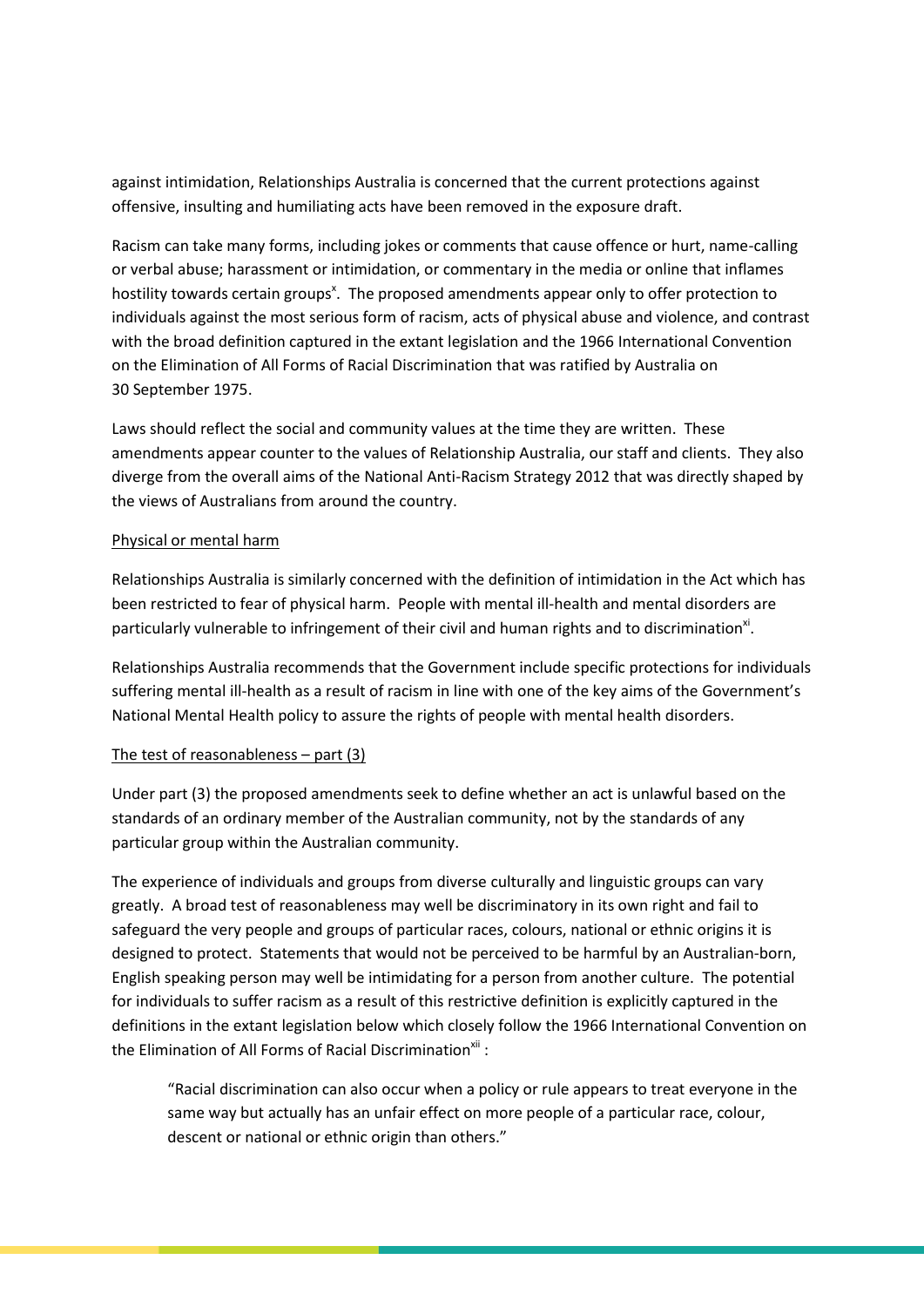#### Exemptions for public discussion – part (4)

The amendment proposes broad exemptions for acts of vilification and intimidation that are published or communicated in the course of participation in the public discussion of any political, social, cultural, religious, artistic, academic or scientific matter. These exemptions may provide excuses for many acts of racism that are unlawful under the current Act and allow for unregulated and widespread communication of racist statements and acts. This is likely to lead to increases in the levels of racism experienced by individuals and communities and a corresponding decrease in mental and physical health and well-being and the quality of family relationships.

Thank you for the opportunity to provide comments on the exposure draft. Should you require any further clarification of any aspect of this submission or need information about the services Relationships Australia provides, please do not hesitate to contact me.

Yours sincerely,

Alin Broch

Alison Brook National Executive Officer